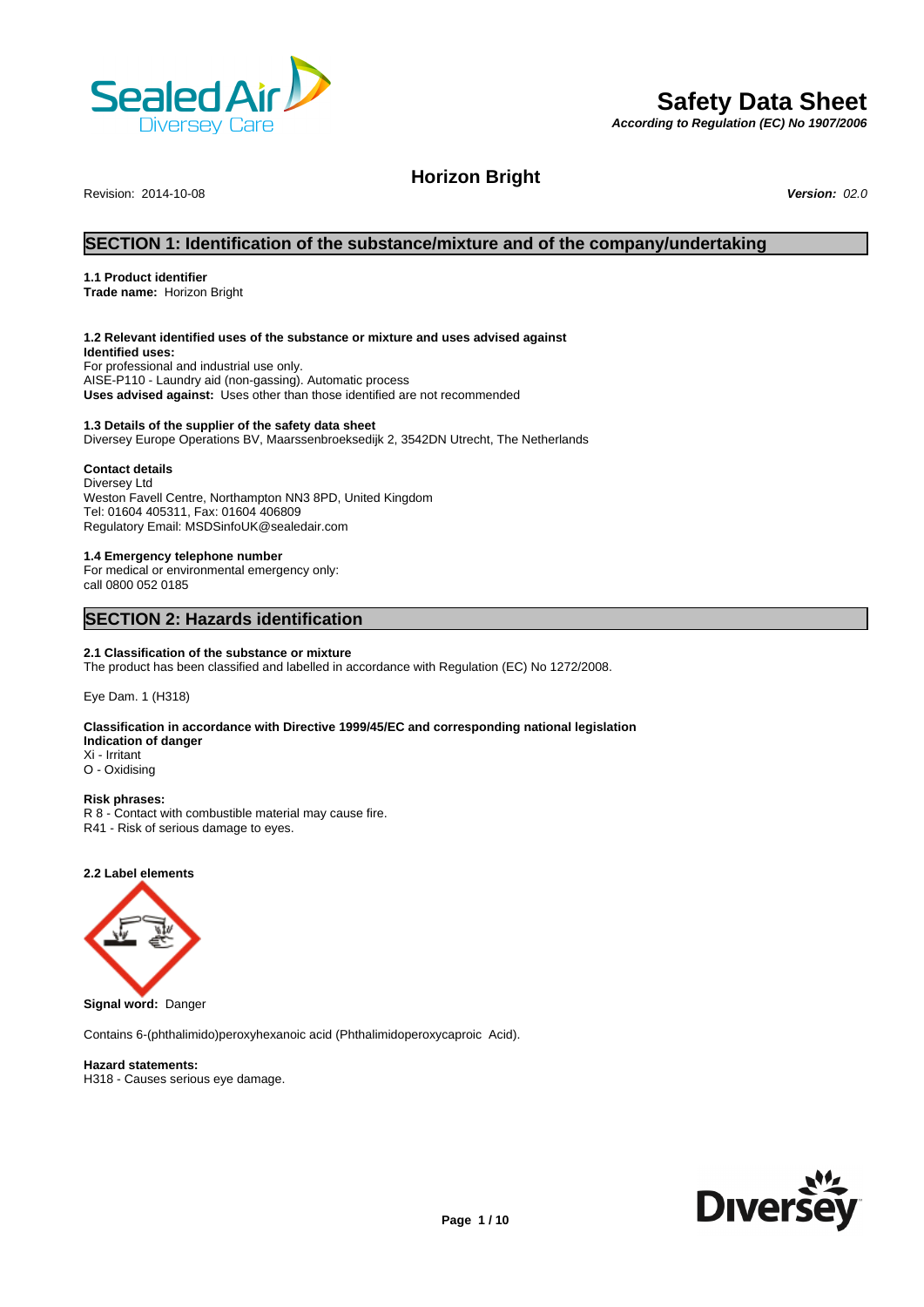#### **Precautionary statements:**

P280 - Wear eye or face protection.

P305 + P351 + P338 - IF IN EYES: Rinse cautiously with water for several minutes. Remove contact lenses, if present and easy to do. Continue rinsing.

P310 - Immediately call a POISON CENTRE, doctor or physician.

#### **2.3 Other hazards**

No other hazards known. The product does not meet the criteria for PBT or vPvB in accordance with Regulation (EC) No 1907/2006, Annex XIII.

# **SECTION 3: Composition/information on ingredients**

#### **3.2 Mixtures**

| Ingredient(s)                             | <b>EC</b> number | <b>CAS number</b> | <b>REACH number</b> | <b>Classification</b>                                               | <b>Classification</b><br>(1999/45/EC) | <b>Notes</b> | Weight<br>percent |
|-------------------------------------------|------------------|-------------------|---------------------|---------------------------------------------------------------------|---------------------------------------|--------------|-------------------|
| 6-(phthalimido)peroxyhexanoic<br>acid     | 410-850-8        | 128275-31-0       | No data available   | Org. Perox. D (H242)<br>Eye Dam. 1 (H318)<br>Aquatic Acute 1 (H400) | O:R7<br>$Xi:$ R41<br>N:R50            |              | $10 - 20$         |
| 1-hydroxyethane-1,1-diphospho<br>nic acid | 220-552-8        | 2809-21-4         | 01-2119510391-53    | Acute Tox. 4 (H302)<br>Eye Dam. 1 (H318)<br>Met. Corr. 1 (H290)     | Xn:R22<br>$Xi:$ R41                   |              | $1 - 3$           |

\* Polymer.

For the full text of the R, H and EUH phrases mentioned in this Section, see Section 16.

Workplace exposure limit(s), if available, are listed in subsection 8.1.

[1] Exempted: ionic mixture. See Regulation (EC) No 1907/2006, Annex V, paragraph 3 and 4. This salt is potentially present, based on calculation, and included for classification and labelling purposes only. Each starting material of the ionic mixture is registered, as required.

[2] Exempted: included in Annex IV of Regulation (EC) No 1907/2006.

[3] Exempted: Annex V of Regulation (EC) No 1907/2006.

[4] Exempted: polymer. See Article 2(9) of Regulation (EC) No 1907/2006.

# **SECTION 4: First aid measures**

#### **4.1 Description of first aid measures**

| <b>Inhalation</b>                                               | Get medical attention or advice if you feel unwell.                                                                                                                                                         |
|-----------------------------------------------------------------|-------------------------------------------------------------------------------------------------------------------------------------------------------------------------------------------------------------|
| <b>Skin contact:</b>                                            | Wash skin with plenty of lukewarm, gently flowing water. If skin irritation occurs: Get medical advice<br>or attention.                                                                                     |
| Eye contact:                                                    | Immediately rinse eyes cautiously with lukewarm water for several minutes. Remove contact lenses,<br>if present and easy to do. Continue rinsing. Immediately call a POISON CENTRE, doctor or<br>physician. |
| Ingestion:                                                      | Immediately drink 1 glass of water. Get medical attention or advice if you feel unwell.                                                                                                                     |
| Self-protection of first aider:                                 | Consider personal protective equipment as indicated in subsection 8.2.                                                                                                                                      |
| 4.2 Most important symptoms and effects, both acute and delayed |                                                                                                                                                                                                             |
| والمستحلة والمسالمين                                            | No known effects or overtome in normal use                                                                                                                                                                  |

| Inhalation:   | No known effects or symptoms in normal use. |
|---------------|---------------------------------------------|
| Skin contact: | No known effects or symptoms in normal use. |
| Eye contact:  | Causes severe or permanent damage.          |
| Ingestion:    | No known effects or symptoms in normal use. |
|               |                                             |

#### **4.3 Indication of any immediate medical attention and special treatment needed**

No information available on clinical testing and medical monitoring. Specific toxicological information on substances, if available, can be found in section 11.

# **SECTION 5: Firefighting measures**

#### **5.1 Extinguishing media**

Carbon dioxide. Dry powder. Water spray jet. Fight larger fires with water spray jet or alcohol-resistant foam.

#### **5.2 Special hazards arising from the substance or mixture**

No special hazards known.

#### **5.3 Advice for firefighters**

As in any fire, wear self contained breathing apparatus and suitable protective clothing including gloves and eye/face protection.

# **SECTION 6: Accidental release measures**

#### **6.1 Personal precautions, protective equipment and emergency procedures**

Wear eye/face protection.

#### **6.2 Environmental precautions**

Do not allow to enter drainage system, surface or ground water. Dilute with plenty of water.

#### **6.3 Methods and material for containment and cleaning up**

Absorb with liquid-binding material (sand, diatomite, universal binders, sawdust).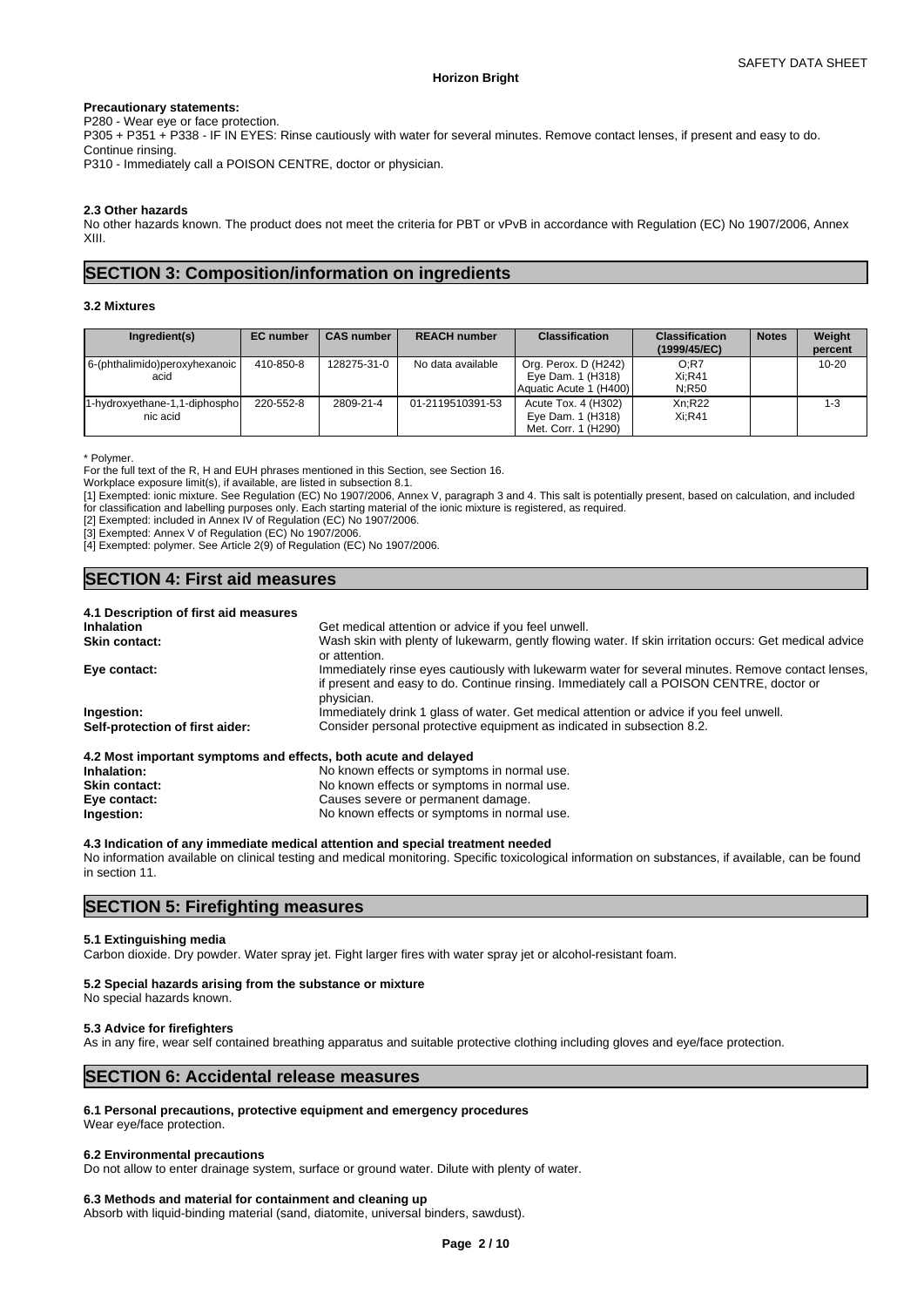#### **6.4 Reference to other sections**

For personal protective equipment see subsection 8.2. For disposal considerations see section 13.

# **SECTION 7: Handling and storage**

#### **7.1 Precautions for safe handling**

#### **Measures to prevent fire and explosions:**

No special precautions required.

#### **Measures required to protect the environment:**

For environmental exposure controls see subsection 8.2.

#### **Advices on general occupational hygiene:**

Handle in accordance with good industrial hygiene and safety practice. Keep away from food, drink and animal feeding stuffs. Do not mix with other products unless adviced by Sealed Air. Wash hands before breaks and at the end of workday. Wash face, hands and any exposed skin thoroughly after handling. Take off immediately all contaminated clothing. Use personal protective equipment as required. Avoid contact with eyes. Use only with adequate ventilation.

#### **7.2 Conditions for safe storage, including any incompatibilities**

Store in accordance with local and national regulations. Keep only in original container. Store in a closed container. For conditions to avoid see subsection 10.4. For incompatible materials see subsection 10.5.

#### **7.3 Specific end use(s)**

No specific advice for end use available.

# **SECTION 8: Exposure controls/personal protection**

#### **8.1 Control parameters Workplace exposure limits**

Air limit values, if available:

Biological limit values, if available:

Recommended monitoring procedures, if available:

Additional exposure limits under the conditions of use, if available:

#### **DNEL/DMEL and PNEC values**

#### **Human exposure**

|  |  | DNEL oral exposure - Consumer (mg/kg bw) |  |  |
|--|--|------------------------------------------|--|--|
|--|--|------------------------------------------|--|--|

| Ingredient(s)                              | Short term - Local<br>effects | <b>Short term - Systemic</b><br>effects | Long term - Local<br>effects | I Long term - Systemic I<br>effects |
|--------------------------------------------|-------------------------------|-----------------------------------------|------------------------------|-------------------------------------|
| 6-(phthalimido)peroxyhexanoic acid         | No data available             | No data available                       | No data available            | No data available                   |
| 1-hvdroxvethane-1.1<br>1-diphosphonic acid | No data available             | 6.5                                     | No data available            | 6.5                                 |

DNEL dermal exposure - Worker

| Ingredient(s)                         | <b>Short term - Local</b><br>effects | <b>Short term - Systemic</b><br>effects (mg/kg bw) | Long term - Local<br>effects | Long term - Systemic  <br>effects (mg/kg bw) |
|---------------------------------------|--------------------------------------|----------------------------------------------------|------------------------------|----------------------------------------------|
| 6-(phthalimido)peroxyhexanoic acid    | No data available                    | No data available                                  | No data available            | No data available                            |
| 1-hydroxyethane-1,1-diphosphonic acid | No data available                    | No data available                                  | No data available            | No data available                            |

DNEL dermal exposure - Consumer

| Ingredient(s)                         | <b>Short term - Local</b><br>effects | <b>Short term - Systemic</b><br>effects (mg/kg bw) | Long term - Local<br>effects | <b>I Long term - Systemic I</b><br>effects (mg/kg bw) |
|---------------------------------------|--------------------------------------|----------------------------------------------------|------------------------------|-------------------------------------------------------|
| 6-(phthalimido)peroxyhexanoic acid    | No data available                    | No data available                                  | No data available            | No data available                                     |
| 1-hydroxyethane-1,1-diphosphonic acid | No data available                    | No data available                                  | No data available            | No data available                                     |

#### DNEL inhalatory exposure - Worker (mg/m<sup>3</sup>)  $)$

| Ingredient(s)                         | Short term - Local<br>effects | <b>Short term - Systemicl</b><br>effects | Long term - Local<br>effects | I Long term - Systemic I<br>effects |
|---------------------------------------|-------------------------------|------------------------------------------|------------------------------|-------------------------------------|
| 6-(phthalimido)peroxyhexanoic acid    | No data available             | No data available                        | No data available            | No data available                   |
| 1-hydroxyethane-1,1-diphosphonic acid | No data available             | No data available                        | No data available            | No data available                   |

| effects<br>effects<br>effects<br>effects<br>No data available<br>No data available<br>No data available<br>No data available<br>6-(phthalimido)peroxyhexanoic acid | $\cdots$ y valvinto | <b>WHYLL WHILE</b><br>---- | .<br>----------   | - <b>- - - - - - - - -</b><br>---- | <u>www.chara</u>  |
|--------------------------------------------------------------------------------------------------------------------------------------------------------------------|---------------------|----------------------------|-------------------|------------------------------------|-------------------|
|                                                                                                                                                                    |                     |                            |                   |                                    |                   |
|                                                                                                                                                                    |                     |                            |                   |                                    |                   |
| l-hvdroxvethane-′<br>1-diphosphonic acid                                                                                                                           |                     | No data available          | No data available | No data available                  | No data available |

# **Environmental exposure**

| Environmental exposure - PNEC      |                   |                                            |                     |                   |  |  |  |
|------------------------------------|-------------------|--------------------------------------------|---------------------|-------------------|--|--|--|
| Ingredient(s)                      |                   | Surface water, fresh Surface water, marine | Intermittent (mg/l) | Sewage treatment  |  |  |  |
|                                    | (mg/l)            | (mg/l)                                     |                     | plant (mg/l)      |  |  |  |
| 6-(phthalimido)peroxyhexanoic acid | No data available | No data available                          | No data available   | No data available |  |  |  |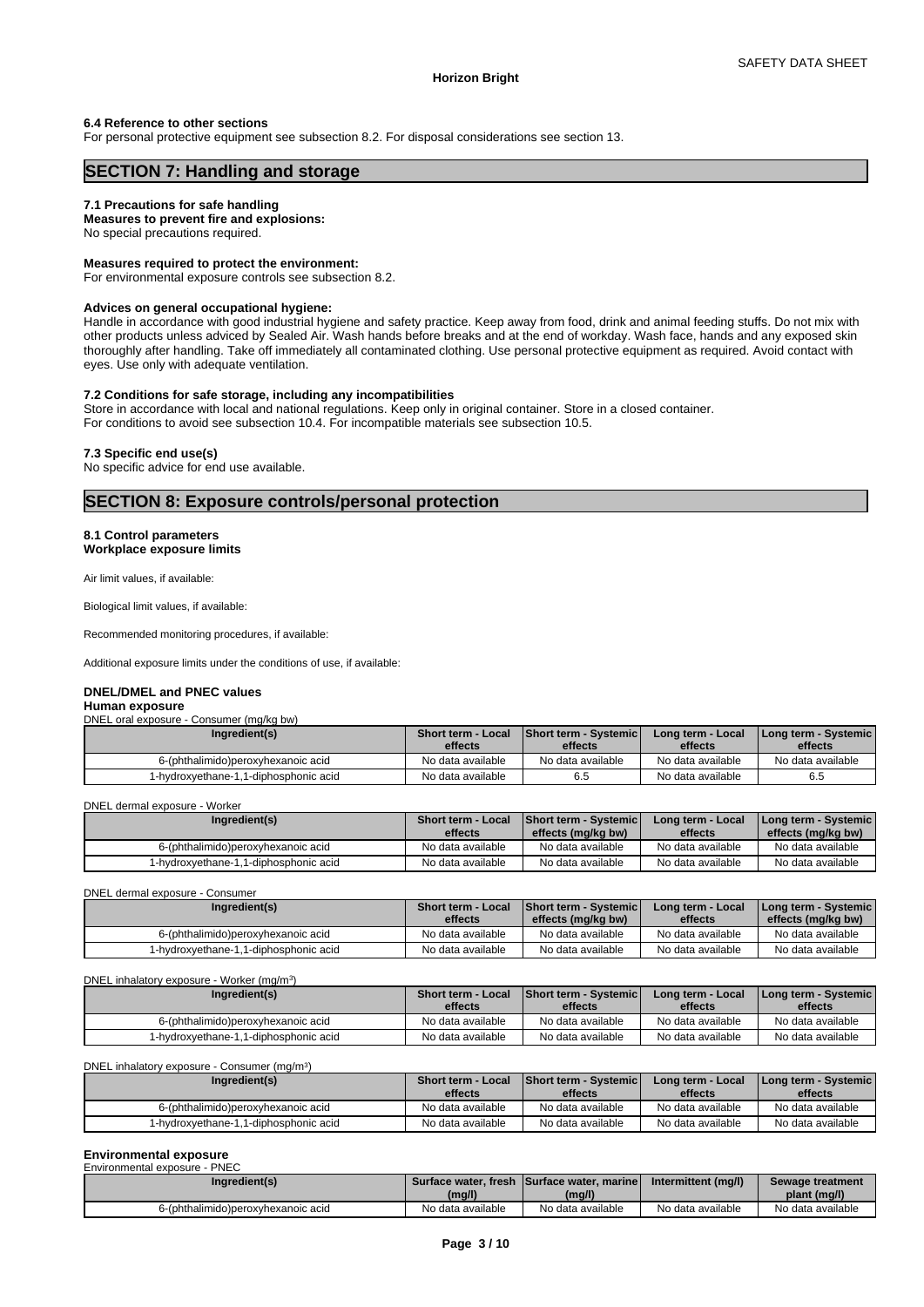| -diphosphonic acid<br>vethane-<br>-hvdroxv | 400<br>-46<br>$U_{\rm A}$<br>$\cdots$ | 042c<br>1.3C<br>u.u | No.<br>available<br>data | nn<br>LV. |
|--------------------------------------------|---------------------------------------|---------------------|--------------------------|-----------|
|                                            |                                       |                     |                          |           |

| Environmental exposure - PNEC, continued |                         |                   |                   |                          |
|------------------------------------------|-------------------------|-------------------|-------------------|--------------------------|
| Ingredient(s)                            | ∎Sediment. freshwater ′ | Sediment, marine  | Soil (mg/kg)      | Air (mg/m <sup>3</sup> ) |
|                                          | (mg/kg)                 | (mg/kg)           |                   |                          |
| 6-(phthalimido)peroxyhexanoic acid       | No data available       | No data available | No data available | No data available        |
| 1-hydroxyethane-1,1-diphosphonic acid    | 59                      | 5.9               | 96                | No data available        |

#### **8.2 Exposure controls**

*The following information applies for the uses indicated in subsection 1.2. If available, please refer to the product information sheet for application and handling instructions. Normal use conditions are assumed for this section.*

*Recommended safety measures for handling the undiluted product: Covering activities such as filling and transfer of product to application equipment, flasks or buckets*

| Appropriate engineering controls:                             | If the product is diluted by using specific dosing systems with no risk of splashes or direct skin<br>contact, the personal protection equipment as described in this section is not required. |  |  |  |  |  |
|---------------------------------------------------------------|------------------------------------------------------------------------------------------------------------------------------------------------------------------------------------------------|--|--|--|--|--|
| Appropriate organisational controls:                          | Avoid direct contact and/or splashes where possible. Train personnel.                                                                                                                          |  |  |  |  |  |
| Personal protective equipment                                 |                                                                                                                                                                                                |  |  |  |  |  |
| Eye / face protection:                                        | Safety glasses or goggles (EN 166).                                                                                                                                                            |  |  |  |  |  |
| Hand protection:                                              | No special requirements under normal use conditions.                                                                                                                                           |  |  |  |  |  |
| <b>Body protection:</b>                                       | No special requirements under normal use conditions.                                                                                                                                           |  |  |  |  |  |
| <b>Respiratory protection:</b>                                | No special requirements under normal use conditions.                                                                                                                                           |  |  |  |  |  |
| <b>Environmental exposure controls:</b>                       | No special requirements under normal use conditions.                                                                                                                                           |  |  |  |  |  |
| Recommended safety measures for handling the diluted product: |                                                                                                                                                                                                |  |  |  |  |  |

**Recommended maximum concentration (%):** 1

| Appropriate engineering controls:<br>Appropriate organisational controls: | No special requirements under normal use conditions.<br>No special requirements under normal use conditions. |
|---------------------------------------------------------------------------|--------------------------------------------------------------------------------------------------------------|
| Personal protective equipment                                             |                                                                                                              |
| Eye / face protection:                                                    | No special requirements under normal use conditions.                                                         |
| Hand protection:                                                          | No special requirements under normal use conditions.                                                         |
| <b>Body protection:</b>                                                   | No special requirements under normal use conditions.                                                         |
| <b>Respiratory protection:</b>                                            | No special requirements under normal use conditions.                                                         |
| <b>Environmental exposure controls:</b>                                   | No special requirements under normal use conditions.                                                         |

# **SECTION 9: Physical and chemical properties**

#### **9.1 Information on basic physical and chemical properties**

*Information in this section refers to the product, unless it is specifically stated that substance data is listed*

**Method / remark**

**Physical State:** Liquid **Colour:** Milky, White **Odour:** Product specific **Odour threshold:** Not applicable  $pH: \approx 4$  (neat) **Melting point/freezing point (°C):** Not determined **Initial boiling point and boiling range (°C):** Not determined

Substance data, boiling point

| Ingredient(s)                         | Value<br>10(1)    | <b>Method</b>    | Atmospheric pressure<br>(hPa) |
|---------------------------------------|-------------------|------------------|-------------------------------|
| 6-(phthalimido)peroxyhexanoic acid    | No data available |                  |                               |
| 1-hydroxyethane-1,1-diphosphonic acid | 105               | Method not given |                               |

**Flash point (°C):** Not applicable. **Sustained combustion:** Not determined **Evaporation rate:** Not determined **Flammability (solid, gas):** Not determined **Upper/lower flammability limit (%):** Not determined

Substance data, flammability or explosive limits, if available:

**Vapour pressure:** Not determined

**Method / remark**

**Method / remark**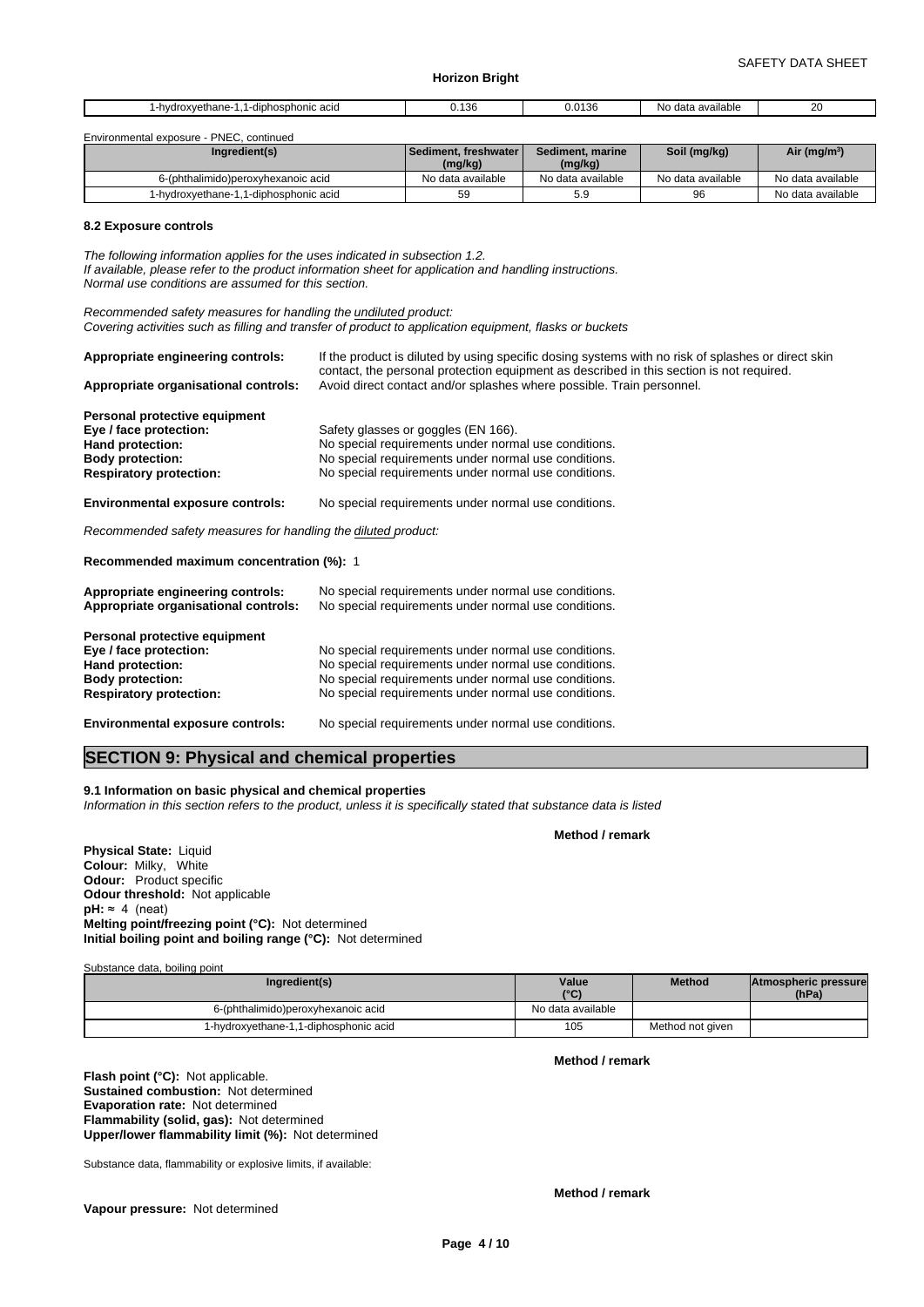Substance data, vapour pressure

| Ingredient(s)                         | Value<br>(Pa)     | <b>Method</b>    | Temperature<br>$10^{\circ}$ |
|---------------------------------------|-------------------|------------------|-----------------------------|
| 6-(phthalimido)peroxyhexanoic acid    | No data available |                  |                             |
| 1-hydroxyethane-1,1-diphosphonic acid | 10.00001          | Method not given | ~~<br>25                    |

#### **Method / remark**

#### **Solubility in / Miscibility with Water:** Fully miscible **Vapour density:** Not determined **Relative density:** 1.01 g/cm<sup>3</sup> (20 °C)

Substance data, solubility in water

| Ingredient(s)                            | Value<br>(g/l)    | <b>Method</b> | Temperature<br>$\mathbf{C}$ |
|------------------------------------------|-------------------|---------------|-----------------------------|
| 6-(phthalimido)peroxyhexanoic acid       | No data available |               |                             |
| 1-diphosphonic acid<br>1.1-hydroxyethane | No data available |               |                             |

Substance data, partition coefficient n-octanol/water (log Kow): see subsection 12.3

**Decomposition temperature:** >80 (°C) **Autoignition temperature:** 470 °C **Viscosity:**  $\approx$  550 mPa.s (20 °C) **Explosive properties:** Not explosive. **Oxidising properties:** Not oxidising

#### **9.2 Other information**

**Surface tension (N/m):** Not determined **Corrosion to metals:** Not corrosive Weight of evidence

**Method / remark**

Substance data, dissociation constant, if available:

# **SECTION 10: Stability and reactivity**

#### **10.1 Reactivity**

No reactivity hazards known under normal storage and use conditions.

#### **10.2 Chemical stability**

Stable under normal storage and use conditions.

#### **10.3 Possibility of hazardous reactions**

No hazardous reactions known under normal storage and use conditions.

#### **10.4 Conditions to avoid**

Keep in a cool place. Keep container in a well-ventilated place. None known under normal storage and use conditions.

#### **10.5 Incompatible materials**

Reacts with alkali. Keep away from products containing chlorine-based bleaching agents or sulphites.

#### **10.6 Hazardous decomposition products**

None known under normal storage and use conditions.

# **SECTION 11: Toxicological information**

#### **11.1 Information on toxicological effects**

#### Mixture data:

#### **Relevant calculated ATE(s):** ATE - Oral (mg/kg): >2000

Substance data, where relevant and available, are listed below.

#### **Acute toxicity** Acute oral toxicity

| Ingredient(s)                            | <b>Endpoint</b> | Value<br>(mg/kg)     | <b>Species</b> | <b>Method</b>    | <b>Exposure</b><br>time (h) |
|------------------------------------------|-----------------|----------------------|----------------|------------------|-----------------------------|
| 6-(phthalimido)peroxyhexanoic acid       |                 | No data<br>available |                |                  |                             |
| 1-diphosphonic acid<br>1-hydroxyethane-1 | $LD_{50}$       | 1100                 | Rat            | Method not given |                             |

Acute dermal toxicity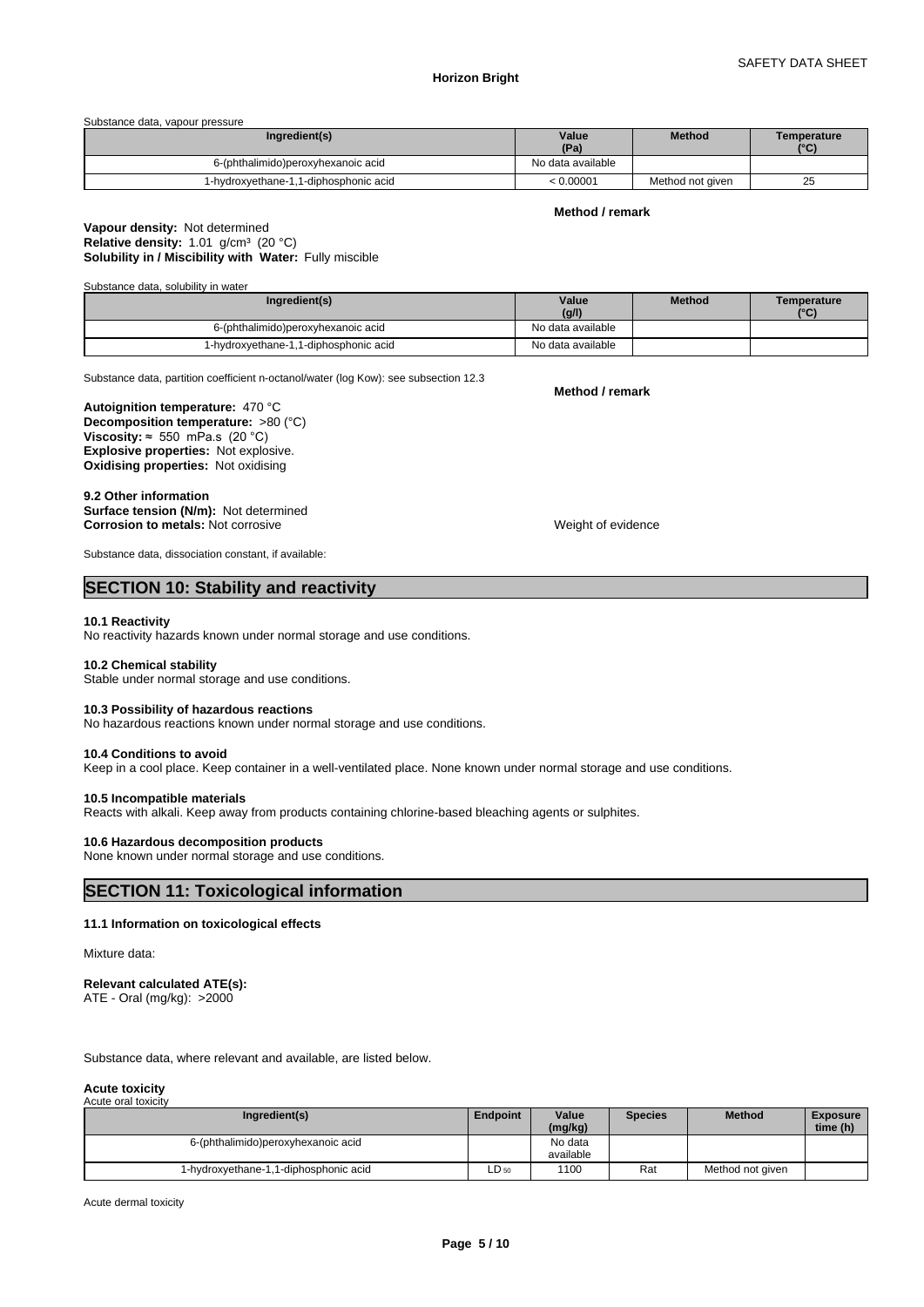| Ingredient(s)                              | <b>Endpoint</b> | Value<br>(mg/kg) | <b>Species</b> | <b>Method</b>    | <b>Exposure</b><br>time (h) |
|--------------------------------------------|-----------------|------------------|----------------|------------------|-----------------------------|
| 6-(phthalimido)peroxyhexanoic acid         |                 | No data          |                |                  |                             |
|                                            |                 | available        |                |                  |                             |
| 1-diphosphonic acid<br>1-hydroxyethane-1,1 | $LD_{50}$       | > 5000           | Rabbit         | Method not given |                             |

Acute inhalative toxicity

| Ingredient(s)                              | Endpoint | Value                | <b>Species</b> | <b>Method</b> | <b>Exposure</b> |  |
|--------------------------------------------|----------|----------------------|----------------|---------------|-----------------|--|
|                                            |          | (mg/l)               |                |               | time (h)        |  |
| 6-(phthalimido)peroxyhexanoic acid         |          | No data<br>available |                |               |                 |  |
| 1-diphosphonic acid<br>1-hydroxyethane-1,1 |          | No data<br>available |                |               |                 |  |

#### **Irritation and corrosivity**

| Skin irritation and corrosivity       |                   |                |                  |                      |
|---------------------------------------|-------------------|----------------|------------------|----------------------|
| Ingredient(s)                         | Result            | <b>Species</b> | <b>Method</b>    | <b>Exposure time</b> |
| 6-(phthalimido)peroxyhexanoic acid    | No data available |                |                  |                      |
| 1-hydroxyethane-1,1-diphosphonic acid | Not irritant      | Rabbit         | Method not given |                      |

Eye irritation and corrosivity

| Ingredient(s)                         | Result            | <b>Species</b> | <b>Method</b>      | <b>Exposure time</b> |
|---------------------------------------|-------------------|----------------|--------------------|----------------------|
| 6-(phthalimido)peroxyhexanoic acid    | No data available |                |                    |                      |
| I-hydroxvethane-1.1-diphosphonic acid | Severe damage     | Rabbit         | Non quideline test |                      |

#### Respiratory tract irritation and corrosivity

| Ingredient(s)                         | Result            | <b>Species</b> | <b>Method</b> | <b>Exposure time</b> |
|---------------------------------------|-------------------|----------------|---------------|----------------------|
| 6-(phthalimido)peroxyhexanoic acid    | No data available |                |               |                      |
| 1-hydroxyethane-1,1-diphosphonic acid | No data available |                |               |                      |

#### **Sensitisation**

| <u>ovnonouuvn</u><br>Sensitisation by skin contact |                   |                |               |                          |  |  |  |  |  |
|----------------------------------------------------|-------------------|----------------|---------------|--------------------------|--|--|--|--|--|
| Ingredient(s)                                      | Result            | <b>Species</b> | <b>Method</b> | <b>Exposure time (h)</b> |  |  |  |  |  |
| 6-(phthalimido)peroxyhexanoic acid                 | No data available |                |               |                          |  |  |  |  |  |
| 1-hydroxyethane-1,1-diphosphonic acid              | Not sensitising   |                | Read across   |                          |  |  |  |  |  |

Sensitisation by inhalation

| Ingredient(s)                            | Result            | <b>Species</b> | <b>Method</b> | Exposure time |
|------------------------------------------|-------------------|----------------|---------------|---------------|
| o-(phthalimido)peroxyhexanoic acid       | No data available |                |               |               |
| 1-diphosphonic acid<br>1-hvdroxvethane-1 | No data available |                |               |               |

#### **CMR effects (carcinogenicity, mutagenicity and toxicity for reproduction) Mutagenicity**

| Ingredient(s)                         | <b>Result (in-vitro)</b>                                                                                                         | <b>Method</b><br>(in-vitro) | Result (in-vivo)  | <b>Method</b><br>(in-vivo) |
|---------------------------------------|----------------------------------------------------------------------------------------------------------------------------------|-----------------------------|-------------------|----------------------------|
| 6-(phthalimido)peroxyhexanoic acid    | No data available                                                                                                                |                             | No data available |                            |
| 1-hydroxyethane-1,1-diphosphonic acid | No evidence for mutagenicity, negative COECD 471 (EUNo evidence for mutagenicity, negative OECD 474 (EU)<br><b>Itest results</b> | B.12/13                     | test results      | B.12)                      |

#### **Carcinogenicity**

| ingredient(s)                            | Effect                                                 |
|------------------------------------------|--------------------------------------------------------|
| -(phthalimido)peroxyhexanoic acid        | No data available                                      |
| 1-diphosphonic acid<br>1-hvdroxvethane-1 | No evidence for carcinogenicity, negative test results |

# Toxicity for reproduction

| Ingredient(s)             | Endpoint | <b>Specific effect</b> | Value<br>$(mg/kg$ bw/d) | <b>Species</b> | <b>Method</b> | <b>Exposure</b><br>time | Remarks and other effects<br>reported |
|---------------------------|----------|------------------------|-------------------------|----------------|---------------|-------------------------|---------------------------------------|
| $6$ -(phthalimido)peroxyh |          |                        | No data                 |                |               |                         |                                       |
| exanoic acid              |          |                        | available               |                |               |                         |                                       |
| 1-hydroxyethane-1,1-di    |          |                        | No data                 |                |               |                         | No evidence for developmental         |
| phosphonic acid           |          |                        | available               |                |               |                         | toxicity                              |

# **Repeated dose toxicity** Sub-acute or sub-chronic oral toxicity

| <u>UUD UUULU ULUUD ULIIULIIU ULUL IUAIULII</u> |                 |                            |                |               |             |                                                 |
|------------------------------------------------|-----------------|----------------------------|----------------|---------------|-------------|-------------------------------------------------|
| Ingredient(s)                                  | <b>Endpoint</b> | Value                      | <b>Species</b> | <b>Method</b> |             | <b>Exposure   Specific effects and organs  </b> |
|                                                |                 | $\frac{1}{2}$ (mg/kg bw/d) |                |               | time (days) | affected                                        |
| 6-(phthalimido)peroxyhexanoic acid             |                 | No data                    |                |               |             |                                                 |
|                                                |                 | available                  |                |               |             |                                                 |
| 1-hydroxyethane-1,1-diphosphonic acid          | <b>NOAEL</b>    | 1724                       | Rat            | Method not    | 90          |                                                 |
|                                                |                 |                            |                | given         |             |                                                 |

Sub-chronic dermal toxicity

| Ingredient(s) | Endpoint | Value        | <b>Species</b> | Method | Exposure       | <br>Specific effects and organs |
|---------------|----------|--------------|----------------|--------|----------------|---------------------------------|
|               |          | (mg/kg bw/d) |                |        | Itime (davs) I | affected                        |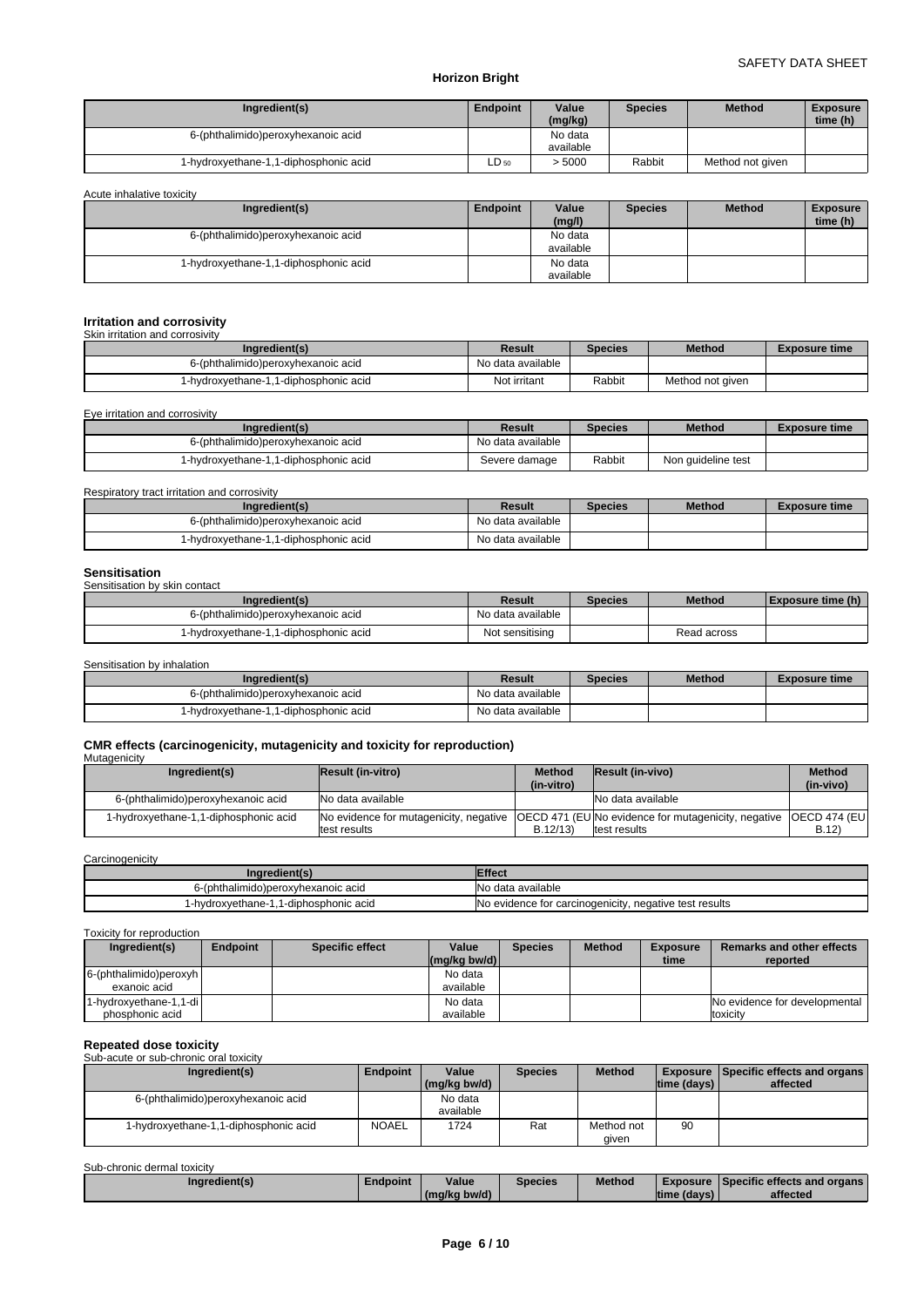| 6-(phthalimido)peroxyhexanoic acid    | No data<br>available |  |  |
|---------------------------------------|----------------------|--|--|
| 1-hydroxyethane-1,1-diphosphonic acid | No data              |  |  |
|                                       | available            |  |  |

Sub-chronic inhalation toxicity

| Ingredient(s)                         | Endpoint | Value<br>(mg/kg bw/d) | <b>Species</b> | <b>Method</b> | Itime (davs) I | <b>Exposure   Specific effects and organs  </b><br>affected |
|---------------------------------------|----------|-----------------------|----------------|---------------|----------------|-------------------------------------------------------------|
| 6-(phthalimido)peroxyhexanoic acid    |          | No data<br>available  |                |               |                |                                                             |
| 1-hydroxyethane-1,1-diphosphonic acid |          | No data<br>available  |                |               |                |                                                             |

Chronic toxicity

| Ingredient(s)                             | <b>Exposure</b> | Endpoint     | Value                                  | <b>Species</b> | <b>Method</b>            | <b>Exposure</b> | Specific effects and | <b>Remark</b> |
|-------------------------------------------|-----------------|--------------|----------------------------------------|----------------|--------------------------|-----------------|----------------------|---------------|
|                                           | route           |              | $\lfloor (mg/kg \text{ bw/d}) \rfloor$ |                |                          | time            | organs affected      |               |
| $6$ -(phthalimido)peroxyh<br>exanoic acid |                 |              | No data<br>available                   |                |                          |                 |                      |               |
| 1-hydroxyethane-1,1-di<br>phosphonic acid | Oral            | <b>NOAEL</b> | 1583                                   | Rat            | Non<br>quideline<br>test |                 |                      |               |

#### STOT-single exposure

| redient(s<br>.nar                        | <b>A</b> rtected organ(s) |
|------------------------------------------|---------------------------|
| 6-(phthalimido)peroxyhexanoic acid       | No data available         |
| 1-diphosphonic acid<br>1-hvdroxvethane-1 | No data available         |

#### STOT-repeated exposure

| Ingredient(s)                             | <b>IAffected organ(s)</b> |
|-------------------------------------------|---------------------------|
| 6-(phthalimido)peroxyhexanoic acid        | No data available         |
| 1-diphosphonic acid<br>1-hydroxyethane-1, | No data available         |

# **Aspiration hazard**

Substances with an aspiration hazard (H304), if any, are listed in section 3. If relevant, see section 9 for dynamic viscosity and relative density of the product.

#### **Potential adverse health effects and symptoms**

Effects and symptoms related to the product, if any, are listed in subsection 4.2.

# **SECTION 12: Ecological information**

#### **12.1 Toxicity**

No data is available on the mixture.

Substance data, where relevant and available, are listed below

#### **Aquatic short-term toxicity**

| Aquatic short-term toxicity - fish |                                       |           |                      |                          |                  |                             |
|------------------------------------|---------------------------------------|-----------|----------------------|--------------------------|------------------|-----------------------------|
|                                    | Ingredient(s)                         | Endpoint  | Value<br>(mg/l)      | <b>Species</b>           | <b>Method</b>    | <b>Exposure</b><br>time (h) |
|                                    | 6-(phthalimido)peroxyhexanoic acid    |           | No data<br>available |                          |                  |                             |
|                                    | 1-hydroxyethane-1,1-diphosphonic acid | $LC_{50}$ | 195                  | Oncorhynchus I<br>mvkiss | Method not given | 96                          |

Aquatic short-term toxicity - crustacea

| Ingredient(s)                            | <b>Endpoint</b>  | Value<br>(mg/l)      | <b>Species</b>            | <b>Method</b> | <b>Exposure</b><br>time (h) |  |
|------------------------------------------|------------------|----------------------|---------------------------|---------------|-----------------------------|--|
| 6-(phthalimido)peroxyhexanoic acid       |                  | No data<br>available |                           |               |                             |  |
| 1-diphosphonic acid<br>1-hydroxyethane-1 | EC <sub>50</sub> | 527                  | Daphnia<br>magna Straus I | OECD 202      | 48                          |  |

#### Aquatic short-term toxicity - algae

| Ingredient(s)                         | Endpoint  | Value<br>(mg/l)      | <b>Species</b>                         | <b>Method</b>    | <b>Exposure</b><br>time (h) |
|---------------------------------------|-----------|----------------------|----------------------------------------|------------------|-----------------------------|
| 6-(phthalimido)peroxyhexanoic acid    |           | No data<br>available |                                        |                  |                             |
| 1-hydroxyethane-1,1-diphosphonic acid | $EC_{50}$ |                      | Pseudokirchner<br>iella<br>subcapitata | Method not given | 96                          |

| Aquatic short-term toxicity - marine species |                 |                |               |                                |  |  |  |  |
|----------------------------------------------|-----------------|----------------|---------------|--------------------------------|--|--|--|--|
| <b>Endpoint</b>                              | Value<br>(mg/l) | <b>Species</b> | <b>Method</b> | <b>Exposure</b><br>time (davs) |  |  |  |  |
|                                              | No data         |                |               |                                |  |  |  |  |
|                                              |                 | available      |               |                                |  |  |  |  |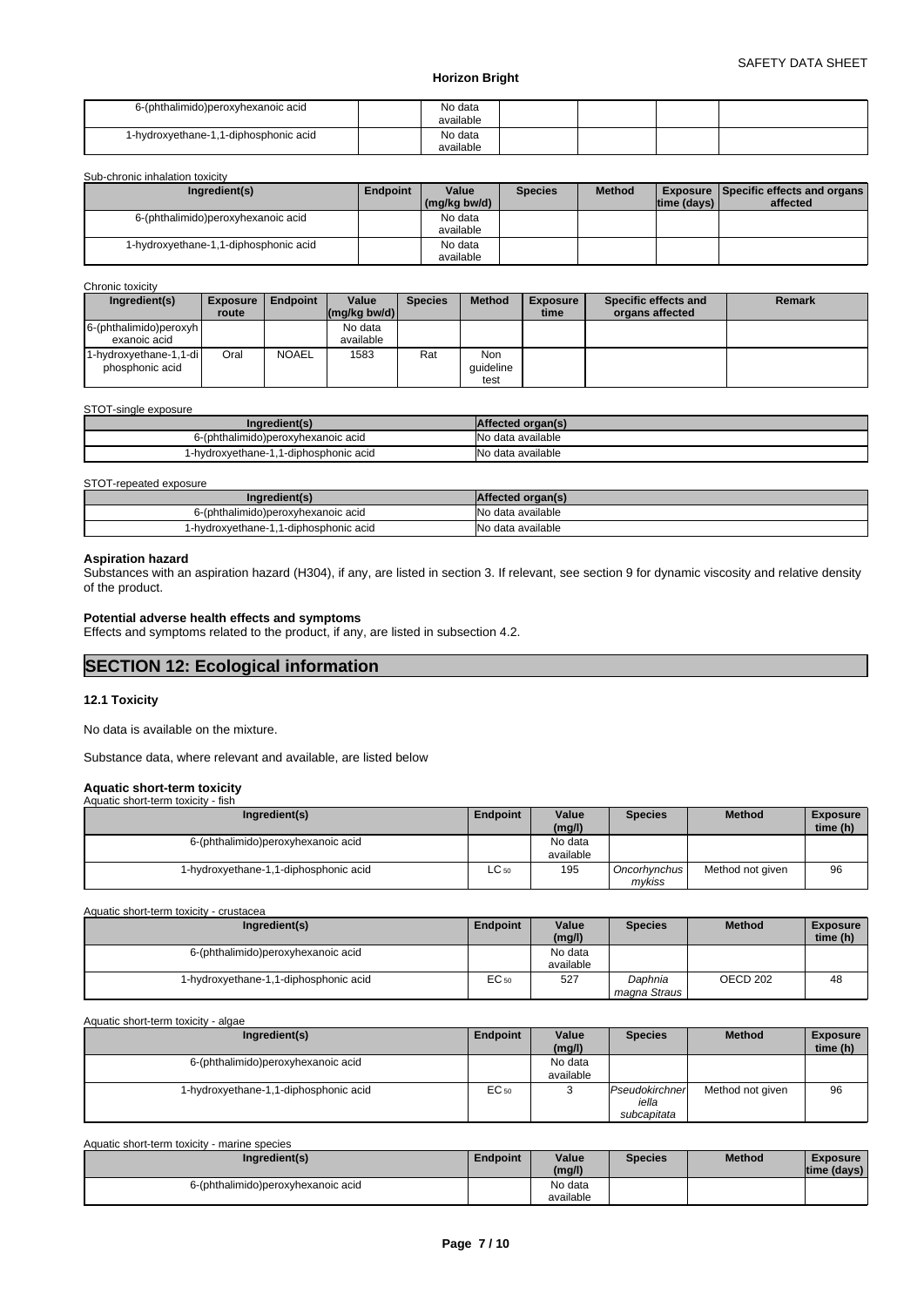| .ohosphon<br>$int$ hono<br>nic acio<br>.hvd<br>nvu.<br>$\sim$<br>$\cdot$<br>. | No data<br>available |  |
|-------------------------------------------------------------------------------|----------------------|--|
|-------------------------------------------------------------------------------|----------------------|--|

| Impact on sewage plants - toxicity to bacteria |                 |           |                 |                    |                 |  |  |  |
|------------------------------------------------|-----------------|-----------|-----------------|--------------------|-----------------|--|--|--|
| Ingredient(s)                                  | Endpoint        | Value     | <b>Inoculum</b> | <b>Method</b>      | <b>Exposure</b> |  |  |  |
|                                                |                 | (mg/l)    |                 |                    | time            |  |  |  |
| 6-(phthalimido)peroxyhexanoic acid             |                 | No data   |                 |                    |                 |  |  |  |
|                                                |                 | available |                 |                    |                 |  |  |  |
| 1-diphosphonic acid<br>1-hydroxyethane-1,1     | EC <sub>0</sub> | 1000      | Pseudomonas     | DIN 38412, Part 27 | 30              |  |  |  |
|                                                |                 |           | putida          |                    | minute(s)       |  |  |  |

### **Aquatic long-term toxicity**

| Aquatic long-term toxicity - fish     |             |                 |                     |               |                         |                         |
|---------------------------------------|-------------|-----------------|---------------------|---------------|-------------------------|-------------------------|
| Ingredient(s)                         | Endpoint    | Value<br>(mg/l) | <b>Species</b>      | <b>Method</b> | <b>Exposure</b><br>time | <b>Effects observed</b> |
| 6-(phthalimido)peroxyhexanoic acid    |             | No data         |                     |               |                         |                         |
|                                       |             | available       |                     |               |                         |                         |
| 1-hydroxyethane-1,1-diphosphonic acid | <b>NOEC</b> | 180             | <b>Oncorhynchus</b> | OECD 204      | 14 day $(s)$            |                         |
|                                       |             |                 | mvkiss              |               |                         |                         |

#### Aquatic long-term toxicity - crustacea

| Ingredient(s)                         | <b>Endpoint</b> | Value     | <b>Species</b> | <b>Method</b> | <b>Exposure</b>     | <b>Effects observed</b> |
|---------------------------------------|-----------------|-----------|----------------|---------------|---------------------|-------------------------|
|                                       |                 | (mg/l)    |                |               | time                |                         |
| 6-(phthalimido)peroxyhexanoic acid    |                 | No data   |                |               |                     |                         |
|                                       |                 | available |                |               |                     |                         |
| 1-hydroxyethane-1,1-diphosphonic acid | <b>NOEC</b>     | 6.75      | Daphnia        | Method not    | $28 \text{ day}(s)$ |                         |
|                                       |                 |           | maqna          | qiven         |                     |                         |

#### Aquatic toxicity to other aquatic benthic organisms, including sediment-dwelling organisms, if available:

| Ingredient(s)                         | Endpoint | Value                  | <b>Species</b> | <b>Method</b> | <b>Exposure</b>    | <b>Effects observed</b> |
|---------------------------------------|----------|------------------------|----------------|---------------|--------------------|-------------------------|
|                                       |          | (mg/kg dw<br>sediment) |                |               | $ time$ (days) $ $ |                         |
| 6-(phthalimido)peroxyhexanoic acid    |          | No data                |                |               |                    |                         |
|                                       |          | available              |                |               |                    |                         |
| 1-hydroxyethane-1,1-diphosphonic acid |          | No data                |                |               |                    |                         |
|                                       |          | available              |                |               |                    |                         |

#### **Terrestrial toxicity**

Terrestrial toxicity - soil invertebrates, including earthworms, if available:

Terrestrial toxicity - plants, if available:

Terrestrial toxicity - birds, if available:

Terrestrial toxicity - beneficial insects, if available:

Terrestrial toxicity - soil bacteria, if available:

#### **12.2 Persistence and degradability**

**Abiotic degradation** Abiotic degradation - photodegradation in air, if available:

Abiotic degradation - hydrolysis, if available:

Abiotic degradation - other processes, if available:

#### **Biodegradation**

#### Ready biodegradability - aerobic conditions **Ingredient(s) Inoculum Analytical DT**<sub>50</sub> **method DEPERIMENT EVALUATION** 6-(phthalimido)peroxyhexanoic acid available not be accorded not be a set of the set of the set of the set of the set of the set of the set of the set of the set of the set of the set of the set of the set of the set of th 1-hydroxyethane-1,1-diphosphonic acid 22.88 % in 5 OECD 301D day(s) Not readily biodegradable.

Ready biodegradability - anaerobic and marine conditions, if available:

Degradation in relevant environmental compartments, if available:

#### **12.3 Bioaccumulative potential**

Partition coefficient n-octanol/water (log Kow)

| Ingredient(s)                         | Value             | Method           | Evaluation                  | Remark |
|---------------------------------------|-------------------|------------------|-----------------------------|--------|
| 6-(phthalimido)peroxyhexanoic acid    | No data available |                  |                             |        |
| 1-hydroxyethane-1.1-diphosphonic acid | $-3.49$           | Method not given | No bioaccumulation expected |        |

#### Bioconcentration factor (BCF)

| Inaredient(s)                          | Value             | Species | <b>Method</b> | Evaluation | <b>Remark</b> |
|----------------------------------------|-------------------|---------|---------------|------------|---------------|
| 6-(phthalimido)peroxyh<br>exanoic acid | No data available |         |               |            |               |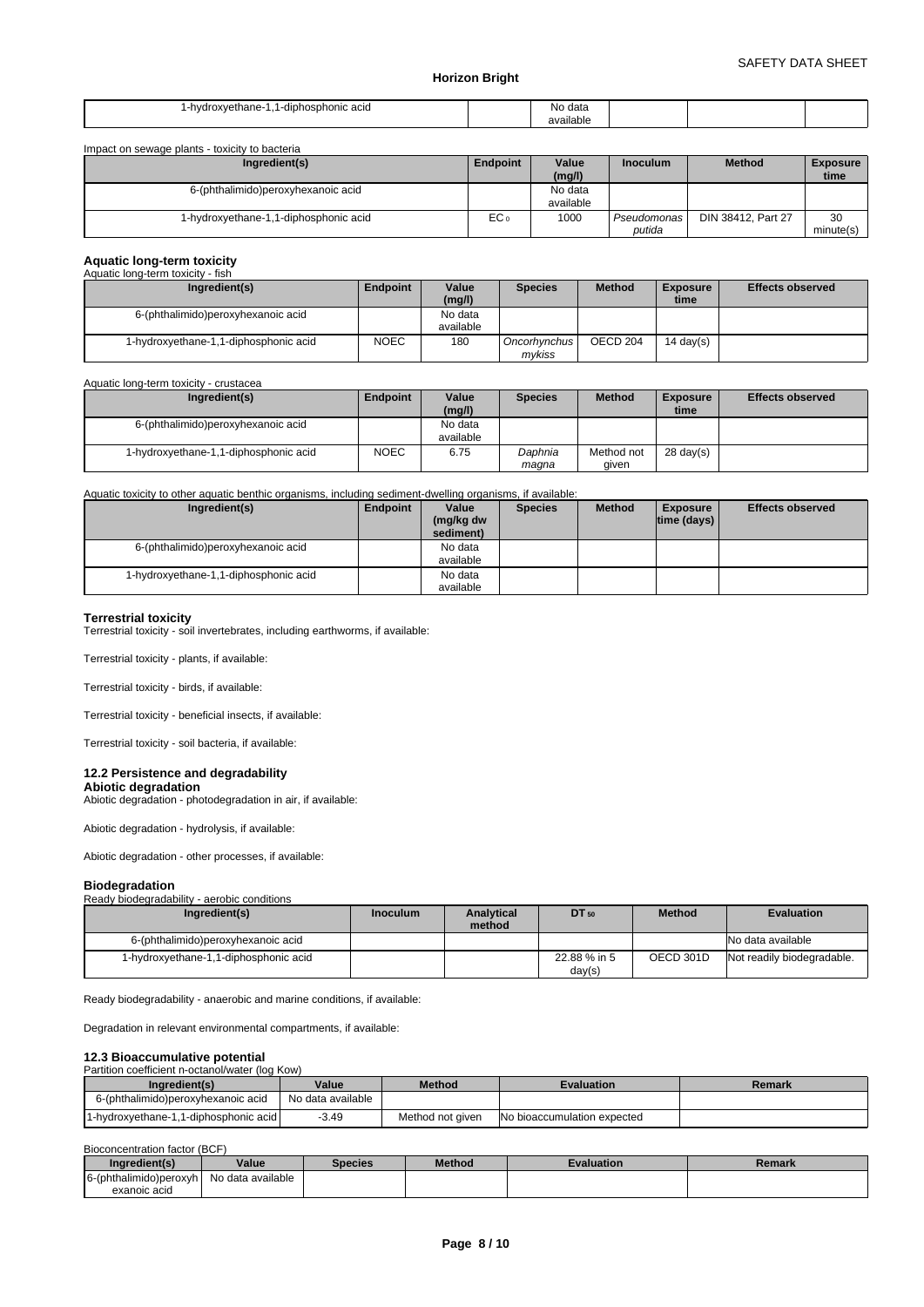| hvdroxvethane-<br>-ai<br>phosphonic acid | Method not giver | า expected<br><b>INO bioaccumulation</b><br>. |  |
|------------------------------------------|------------------|-----------------------------------------------|--|
|------------------------------------------|------------------|-----------------------------------------------|--|

#### **12.4 Mobility in soil**

Adsorption/Desorption to soil or sediment

| Ingredient(s)                         | <b>Adsorption</b><br>coefficient<br>Log Koc | <b>Desorption</b><br>coefficient<br>Log Koc(des) | <b>Method</b>    | Soil/sediment<br>type | <b>Evaluation</b>     |
|---------------------------------------|---------------------------------------------|--------------------------------------------------|------------------|-----------------------|-----------------------|
| 6-(phthalimido)peroxyhexanoic acid    | I No data available I                       |                                                  |                  |                       |                       |
| 1-hydroxyethane-1,1-diphosphonic acid | $2.8 - 4.7$                                 |                                                  | Method not given |                       | Low mobillity in soil |

#### **12.5 Results of PBT and vPvB assessment**

Substances that fulfill the criteria for PBT/vPvB, if any, are listed in section 3.

#### **12.6 Other adverse effects**

No other adverse effects known.

| <b>SECTION 13: Disposal considerations</b> |  |
|--------------------------------------------|--|
| 12 1 Wasto troatmont mothods               |  |

# **13.1 Waste treatment metno**

**Waste from residues / unused products:**

The concentrated contents or contaminated packaging should be disposed of by a certified handler or according to the site permit. Release of waste to sewers is discouraged. The cleaned packaging material is suitable for energy recovery or recycling in line with local legislation. **European Waste Catalogue:** 16 09 03\* - peroxides, for example hydrogen peroxide.

**Empty packaging**

**Recommendation:** Dispose of observing national or local regulations.<br> **Suitable cleaning agents:** Water, if necessary with cleaning agent. Water, if necessary with cleaning agent.

#### **SECTION 14: Transport information**

#### **ADR, RID, ADN, IMO/IMDG, ICAO/IATA**

**14.1 UN number:** Non-dangerous goods

- **14.2 UN proper shipping name:** Non-dangerous goods
- **14.3 Transport hazard class(es):** Non-dangerous goods

**Class:** -

**14.4 Packing group:** Non-dangerous goods

**14.5 Environmental hazards:** Non-dangerous goods

**14.6 Special precautions for user:** Non-dangerous goods

**14.7 Transport in bulk according to Annex II of MARPOL 73/78 and the IBC Code:** The product is not transported in bulk tankers.

### **SECTION 15: Regulatory information**

**15.1 Safety, health and environmental regulations/legislation specific for the substance or mixture**

**Authorisations or restrictions (Regulation (EC) No 1907/2006, Title VII respectively Title VIII):** Not applicable.

#### **Ingredients according to EC Detergents Regulation 648/2004** oxygen-based bleaching agents 15 - 30% oxygen-based bleaching agents 15 - 30%  $\epsilon$  phosphonates  $\epsilon$  5%  $\epsilon$  5%  $\epsilon$  5%  $\epsilon$  5%  $\epsilon$  5%  $\epsilon$  5%  $\epsilon$  5%  $\epsilon$  5%  $\epsilon$  5%  $\epsilon$  5%  $\epsilon$  5%  $\epsilon$  5%  $\epsilon$  5%  $\epsilon$  5%  $\epsilon$  5%  $\epsilon$  5%  $\epsilon$  5%  $\epsilon$  5%  $\epsilon$  5%  $\epsilon$  5%  $\epsilon$  5%  $\epsilon$  5%  $\epsilon$  5%  $\epsilon$  5%  $\epsilon$  5%  $\epsilon$

**15.2 Chemical safety assessment**

A chemical safety assessment has not been carried out on the mixture

# **SECTION 16: Other information**

*The information in this document is based on our best present knowledge. However, it does not constitute a guarantee for any specific product features and does not establish a legally binding contract*

**MSDS code:** MSDSGB6719 **Version:** 02.0

**Version:** 02.0 **Revision:** 2014-10-08

#### **Reason for revision:**

Overall design adjusted in accordance with Amendment 453/2010, Annex II of Regulation (EC) No 1907/2006, This data sheet contains changes from the previous version in section(s):, 8

#### **Classification procedure**

The classification of the mixture is in general based on calculation methods using substance data, as required by Regulation (EC) No 1272/2008. If for certain classifications data on the mixture is available or for example bridging principles or weight of evidence can be used for classification, this will be indicated in the relevant sections of the Safety Data Sheet. See section 9 for physical chemical properties, section 11 for toxicological information and section 12 for ecological information.